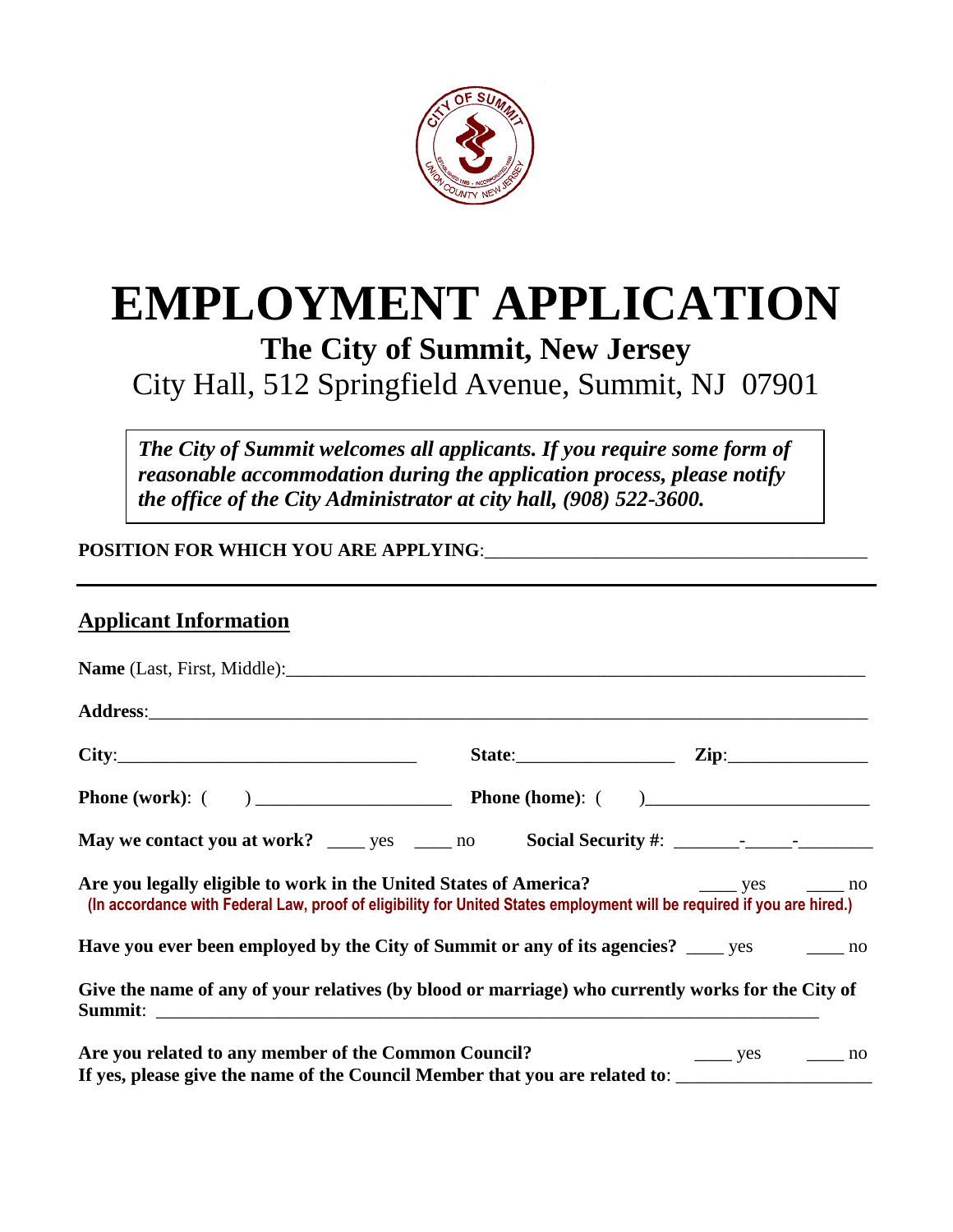| <b>EDUCATION</b>                   |                            |       |                            |                                           |
|------------------------------------|----------------------------|-------|----------------------------|-------------------------------------------|
| Did you graduate from high school? |                            | yes   |                            | no                                        |
| If no, do you have a GED?          |                            | yes   |                            | no                                        |
|                                    |                            |       |                            |                                           |
| Colleges or Universities           | City/State/Country         | Major | Total<br>Earned<br>Credits | Degree<br>received<br>(AA, BS, MBA, etc.) |
|                                    |                            |       |                            |                                           |
|                                    |                            |       |                            |                                           |
|                                    |                            |       |                            |                                           |
| Trade or Other Special Schools     | Name of Course or Training |       |                            | Completed Satisfactorily?                 |
|                                    |                            |       | yes                        | no                                        |
|                                    |                            |       | yes                        | no                                        |
|                                    |                            |       | yes                        | no                                        |

List any licenses or certificates that are related to the position you seek.

List any of your professional, trade, business, or civic activities that relate to the position you seek. (If you prefer, you do not need to list any activities that might indicate race, color, religion, gender, marital status, national origin, age, or disability.)

#### **DRIVER'S LICENSE**

| If driving a car or other vehicle is required for this position,<br>do you have a valid NJ driver's license? | $\frac{\ }{\ }$ yes $\frac{\ }{\ }$ no |               |
|--------------------------------------------------------------------------------------------------------------|----------------------------------------|---------------|
| If no, do you have a license from another U.S. state?                                                        | $\frac{\ }{\ }$ yes $\frac{\ }{\ }$ no |               |
|                                                                                                              |                                        |               |
| If a Commercial Driver's license is required for this position,<br>do you possess a valid NJ CDL?            |                                        | $\mathsf{no}$ |
|                                                                                                              |                                        |               |
| List license restrictions other than eye glasses: _______________________________                            |                                        |               |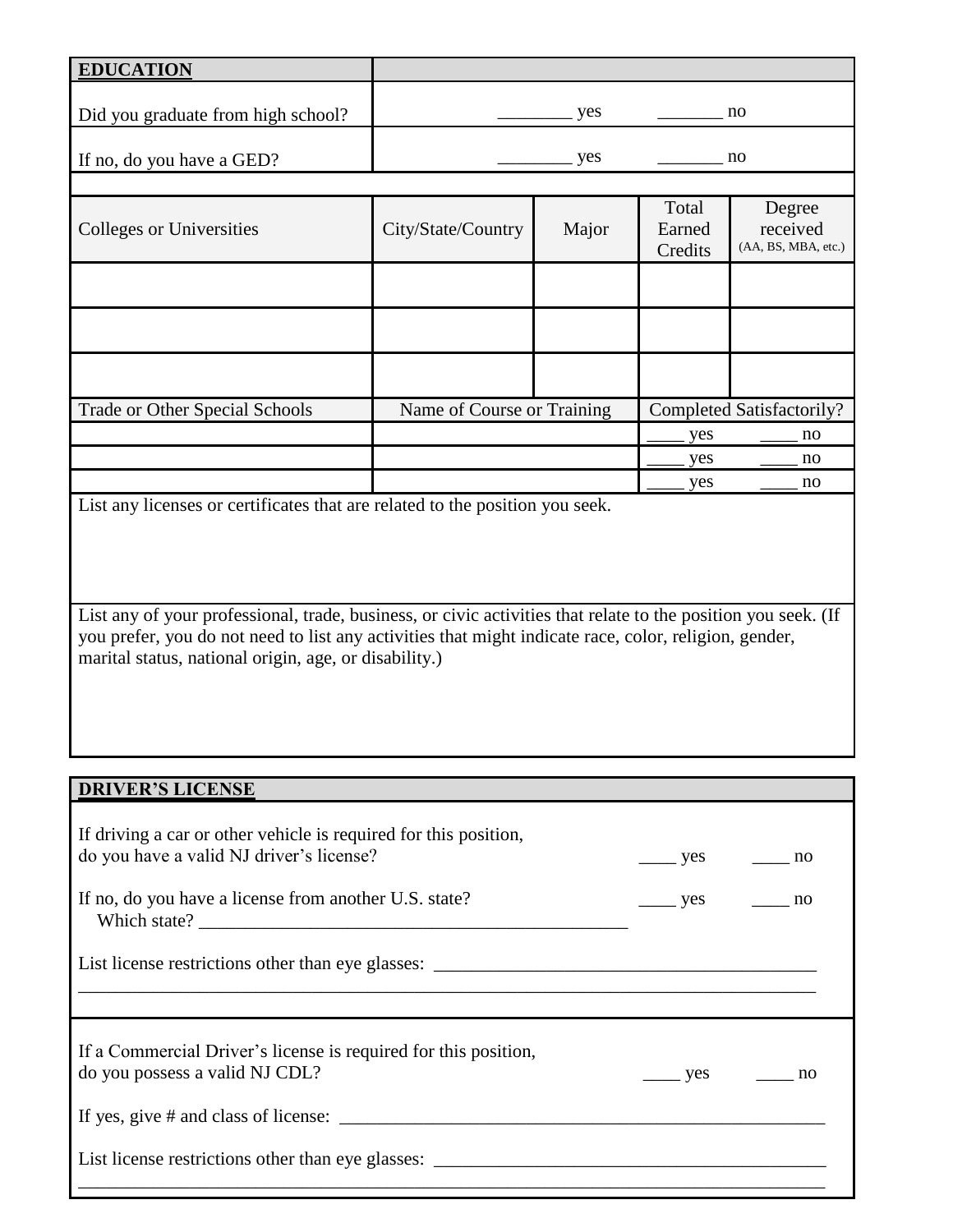#### **EMPLOYMENT HISTORY**

Begin with your current or most recent position, and go back at least 10 years, if applicable. Show all employers and explain any gaps in employment. Include all paid and unpaid experience you think qualifies you for this position. Also include any military service. Use additional sheets, if needed, to show full employment history.

| Dates of employment (month/year)         | Title<br>Hrs/week<br>Starting rate:           |                    |              |  |
|------------------------------------------|-----------------------------------------------|--------------------|--------------|--|
|                                          |                                               |                    | Ending rate: |  |
| Employer's name                          | Employer's address (include town, state, ZIP) |                    |              |  |
| Name & title of immediate supervisor     |                                               | Supervisor's phone |              |  |
| <b>TES</b><br>May we contact supervisor? | $\Box$ LATER<br>$\Box$ NO                     |                    |              |  |
| Reason for leaving position              |                                               |                    |              |  |
| Describe your duties:                    |                                               |                    |              |  |
|                                          |                                               |                    |              |  |

| Dates of employment (month/year)         | Title<br>Hrs/week<br>Starting rate:           |                    |              |  |
|------------------------------------------|-----------------------------------------------|--------------------|--------------|--|
|                                          |                                               |                    | Ending rate: |  |
| Employer's name                          | Employer's address (include town, state, ZIP) |                    |              |  |
|                                          |                                               |                    |              |  |
| Name & title of immediate supervisor     |                                               | Supervisor's phone |              |  |
| $\Box$ YES<br>May we contact supervisor? | $\Box$ LATER<br>$\Box$ NO                     |                    |              |  |
| Reason for leaving position              |                                               |                    |              |  |
|                                          |                                               |                    |              |  |
| Describe your duties:                    |                                               |                    |              |  |
|                                          |                                               |                    |              |  |
|                                          |                                               |                    |              |  |

| Dates of employment (month/year)         | Title<br>Hrs/week<br>Starting rate:           |  |              |  |
|------------------------------------------|-----------------------------------------------|--|--------------|--|
|                                          |                                               |  | Ending rate: |  |
| Employer's name                          | Employer's address (include town, state, ZIP) |  |              |  |
| Name $\&$ title of immediate supervisor  | Supervisor's phone                            |  |              |  |
| $\Box$ YES<br>May we contact supervisor? | $\Box$ LATER<br>$\Box$ NO                     |  |              |  |
| Reason for leaving position              |                                               |  |              |  |
| Describe your duties:                    |                                               |  |              |  |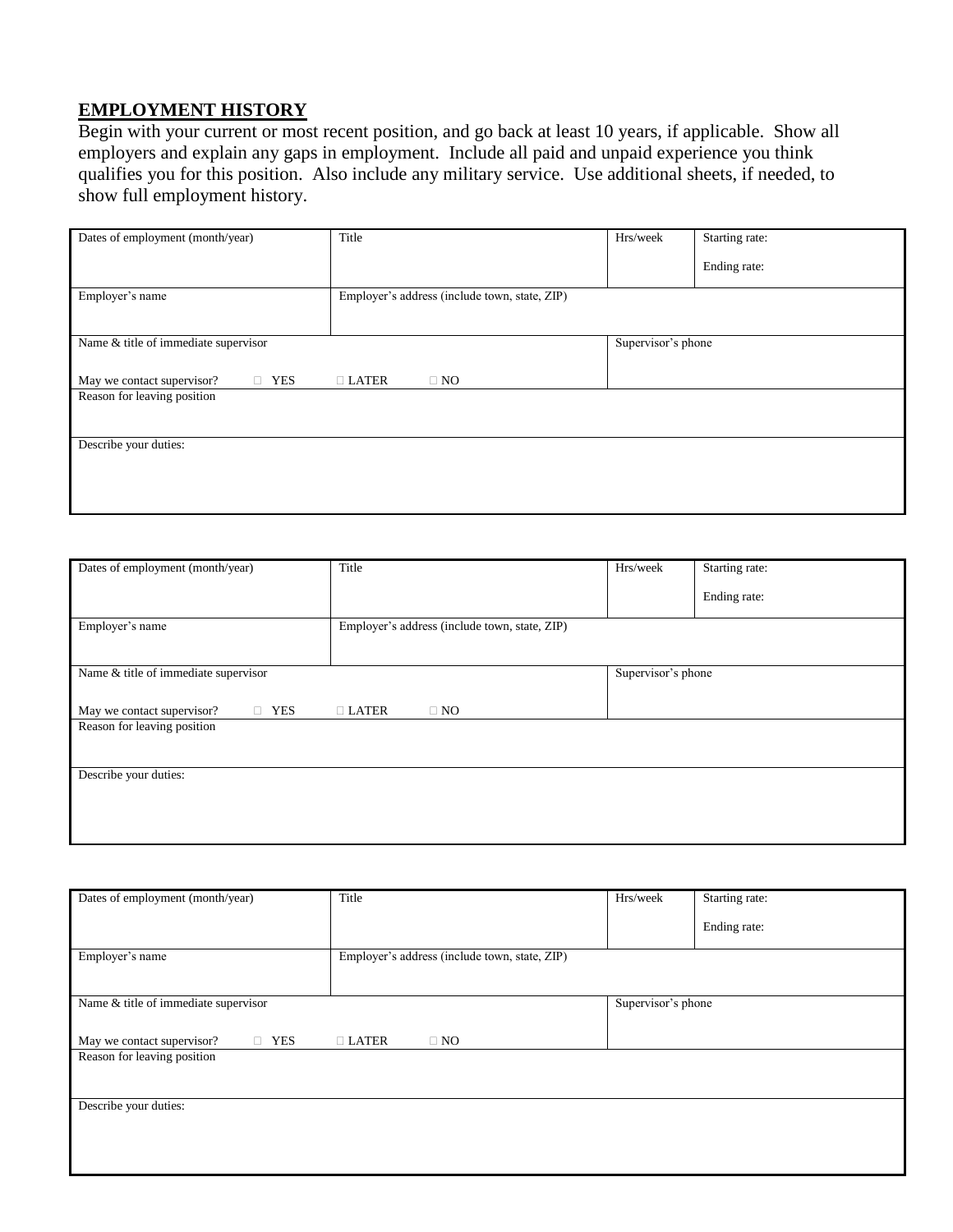| Dates of employment (month/year)         | Title                                         | Hrs/week           | Starting rate: |  |
|------------------------------------------|-----------------------------------------------|--------------------|----------------|--|
|                                          |                                               |                    |                |  |
|                                          |                                               |                    | Ending rate:   |  |
|                                          |                                               |                    |                |  |
|                                          |                                               |                    |                |  |
| Employer's name                          | Employer's address (include town, state, ZIP) |                    |                |  |
|                                          |                                               |                    |                |  |
|                                          |                                               |                    |                |  |
| Name & title of immediate supervisor     |                                               | Supervisor's phone |                |  |
|                                          |                                               |                    |                |  |
|                                          |                                               |                    |                |  |
| $\Box$ YES<br>May we contact supervisor? | $\Box$ LATER<br>$\Box$ NO                     |                    |                |  |
| Reason for leaving position              |                                               |                    |                |  |
|                                          |                                               |                    |                |  |
|                                          |                                               |                    |                |  |
|                                          |                                               |                    |                |  |
| Describe your duties:                    |                                               |                    |                |  |
|                                          |                                               |                    |                |  |
|                                          |                                               |                    |                |  |
|                                          |                                               |                    |                |  |
|                                          |                                               |                    |                |  |
|                                          |                                               |                    |                |  |

| Dates of employment (month/year)         | Title<br>Hrs/week<br>Starting rate:           |                    |              |  |
|------------------------------------------|-----------------------------------------------|--------------------|--------------|--|
|                                          |                                               |                    | Ending rate: |  |
| Employer's name                          | Employer's address (include town, state, ZIP) |                    |              |  |
|                                          |                                               |                    |              |  |
| Name & title of immediate supervisor     |                                               | Supervisor's phone |              |  |
| $\Box$ YES<br>May we contact supervisor? | $\Box$ LATER<br>$\Box$ NO                     |                    |              |  |
| Reason for leaving position              |                                               |                    |              |  |
|                                          |                                               |                    |              |  |
| Describe your duties:                    |                                               |                    |              |  |
|                                          |                                               |                    |              |  |
|                                          |                                               |                    |              |  |

| Dates of employment (month/year)         | Title<br>Hrs/week<br>Starting rate:           |                    |              |  |
|------------------------------------------|-----------------------------------------------|--------------------|--------------|--|
|                                          |                                               |                    | Ending rate: |  |
| Employer's name                          | Employer's address (include town, state, ZIP) |                    |              |  |
|                                          |                                               |                    |              |  |
| Name & title of immediate supervisor     |                                               | Supervisor's phone |              |  |
|                                          |                                               |                    |              |  |
| $\Box$ YES<br>May we contact supervisor? | $\Box$ LATER<br>$\square$ NO                  |                    |              |  |
| Reason for leaving position              |                                               |                    |              |  |
|                                          |                                               |                    |              |  |
| Describe your duties:                    |                                               |                    |              |  |
|                                          |                                               |                    |              |  |
|                                          |                                               |                    |              |  |
|                                          |                                               |                    |              |  |